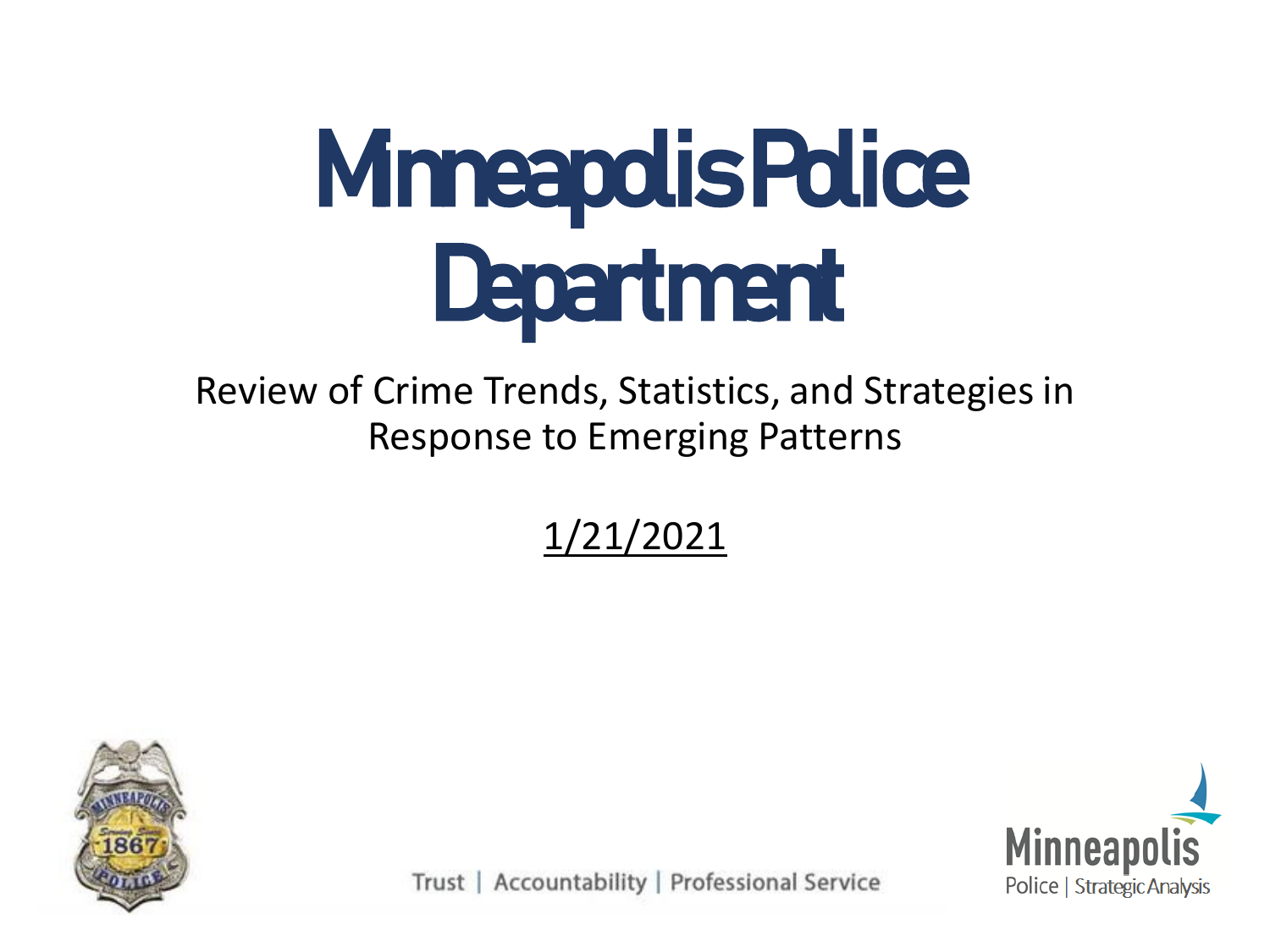#### Agenda

- Introductions
- Follow-up from previous PHS Meeting
- Analysis of crime trends and data
- Questions for follow-up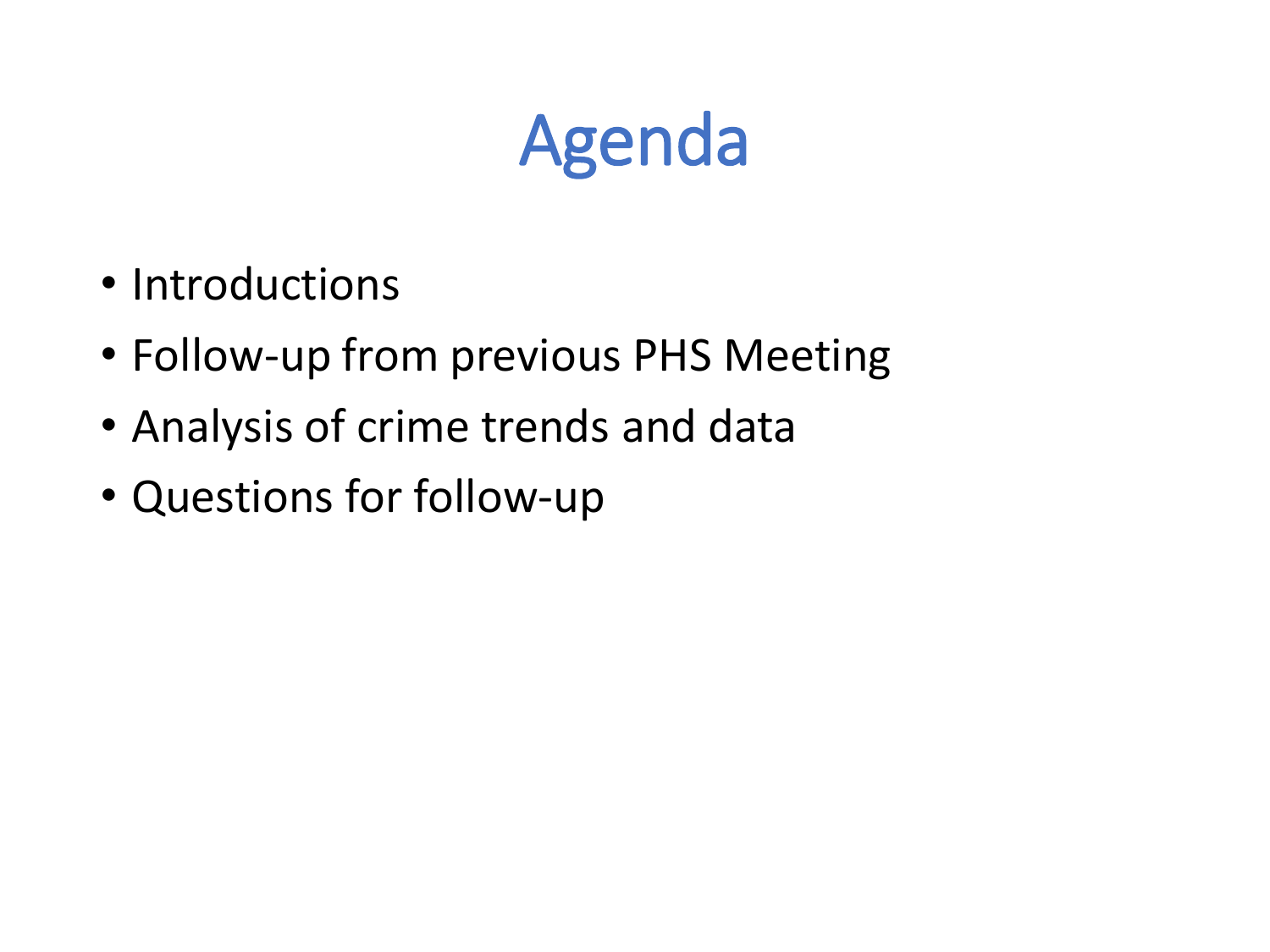## Follow Up

- 1. GSW Victim reported city of residence
	- a) 62% of gunshot wound victims in 2020 reported residing in the city of Minneapolis.
- 2. Follow up to question from CM Fletcher regarding ShotSpotter
	- a) In our previous presentation, we did not isolate the small expansion area gained in late 2019 in the 4th precinct. By omitting the expansion area and comparing the old boundary only, we experienced a 119% increase in ShotSpotter activations from 2019 to 2020.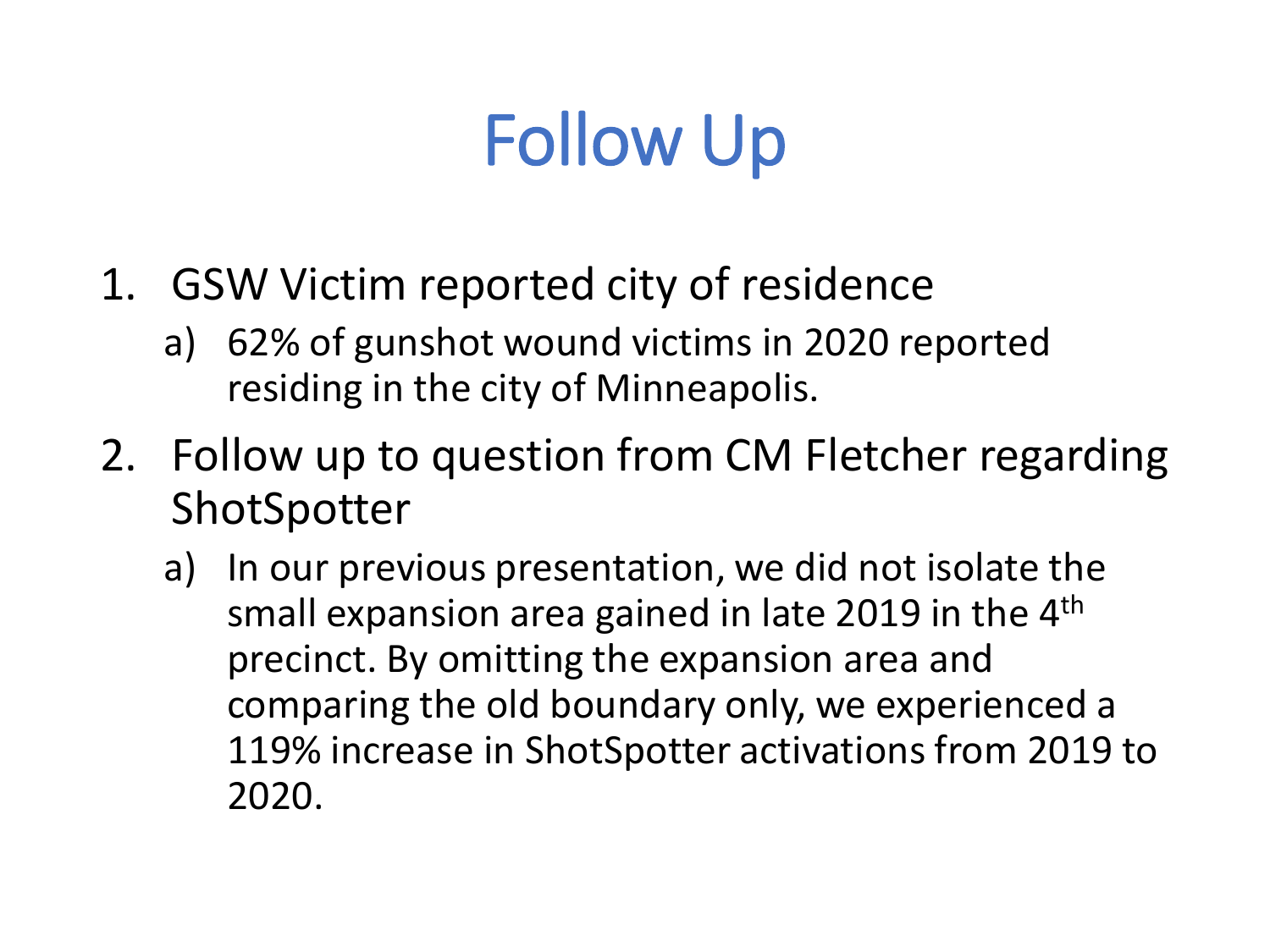#### Analysis

#### 1. 2020 UCR Part 1 Crimes year in review

- a) Violent crime
- b) Property crime
- 2. Crime Snapshots
	- a) YTD analysis of UCR Part 1 Crimes
	- b) Discussion of recent trends and emerging patterns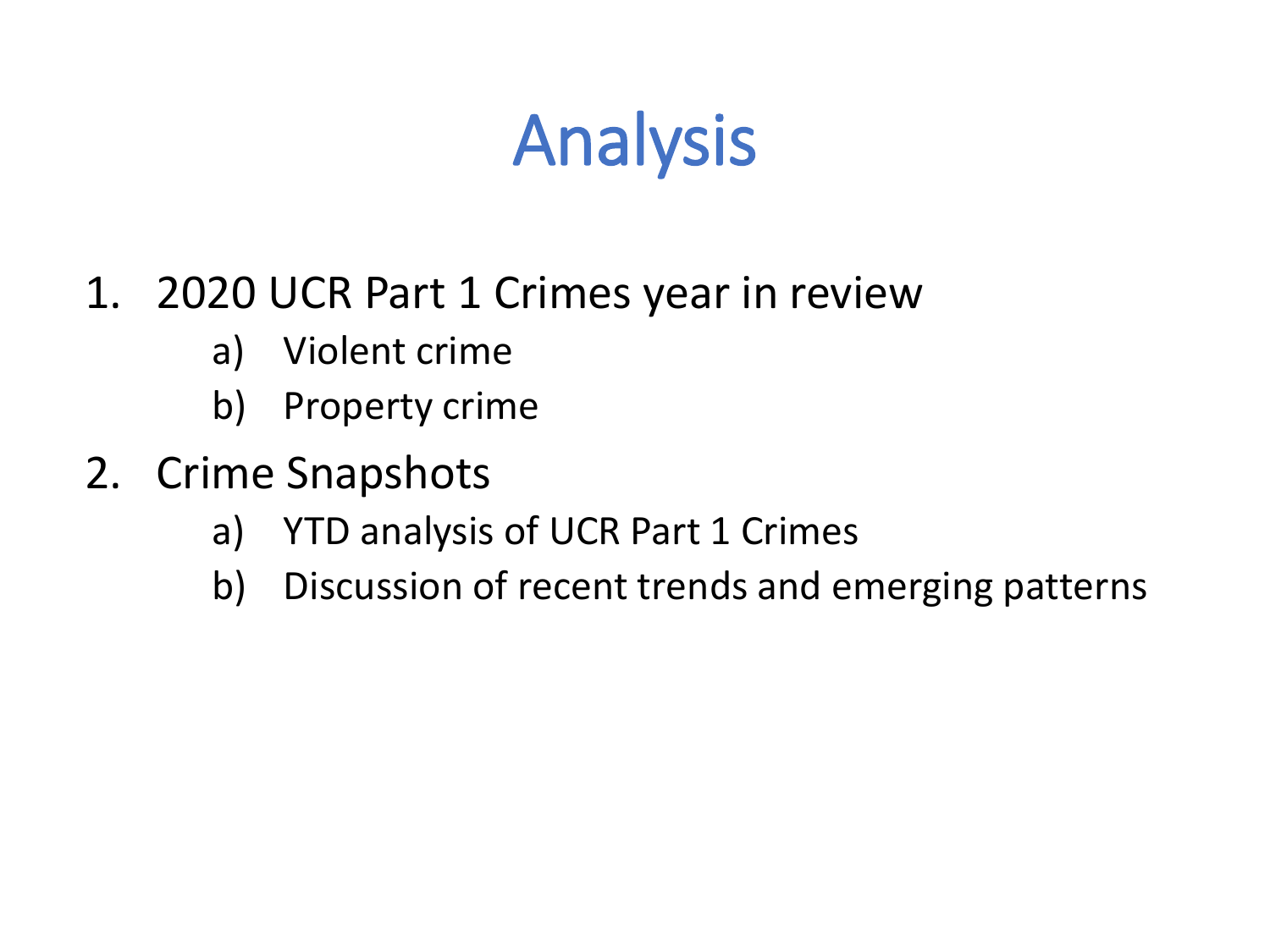#### 2020 Year in Review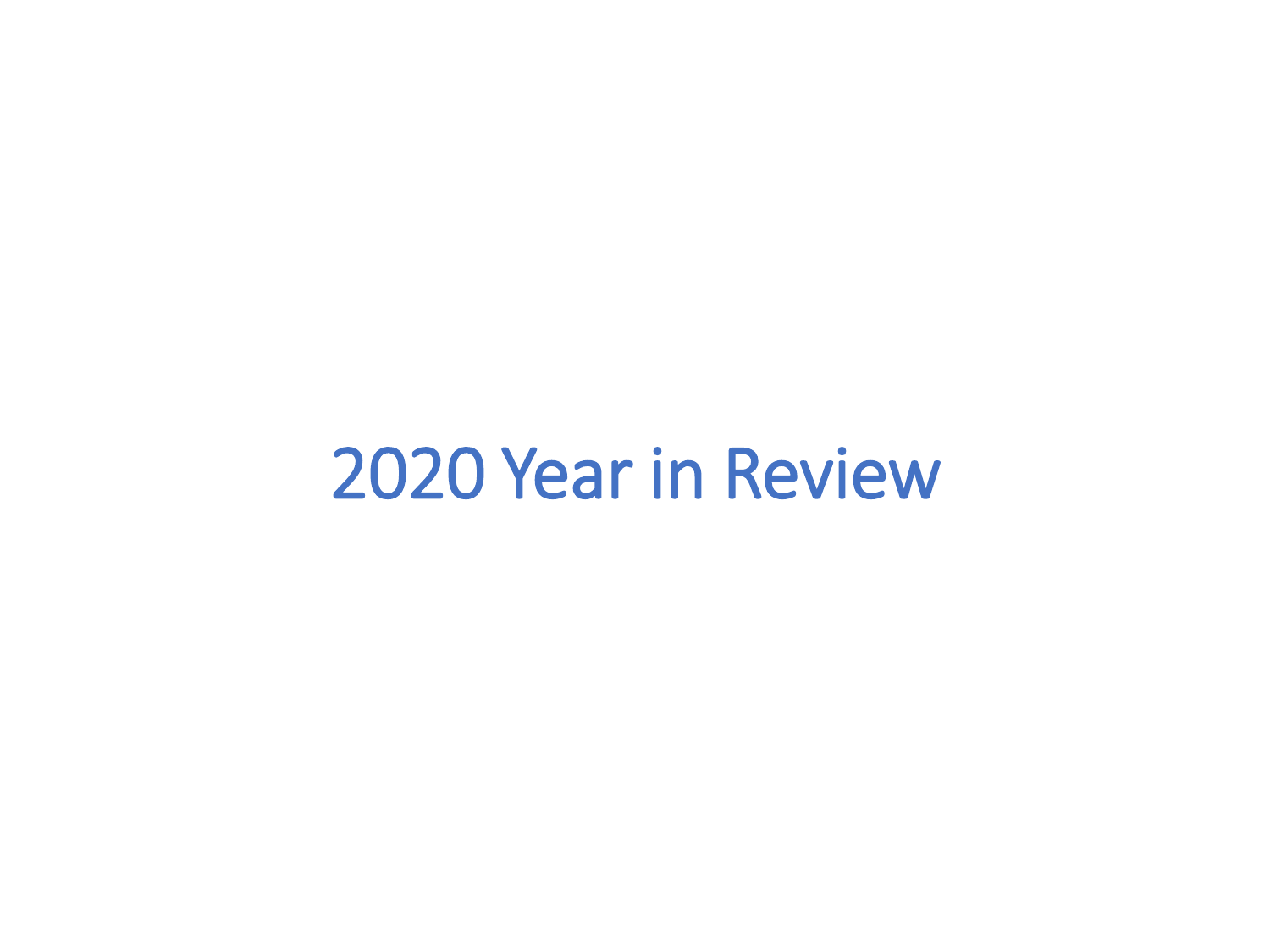#### 2020 Violent Crime

|                                                        | Prev. 4-<br>Year<br><b>Average</b> | 2019  | 2020  | 1 Year %<br><b>Change</b> |
|--------------------------------------------------------|------------------------------------|-------|-------|---------------------------|
| <b>Homicide</b>                                        | 41                                 | 48    | 82    | $+70.8%$                  |
| Rape                                                   | 522                                | 552   | 436   | $-21.0%$                  |
| <b>Robbery</b>                                         | 1,543                              | 1,318 | 1,932 | $+46.6%$                  |
| <b>Aggravated</b><br><b>Assault</b>                    | 2,373                              | 2,405 | 2,971 | $+23.5%$                  |
| <b>Domestic</b><br><b>Aggravated</b><br><b>Assault</b> | 849                                | 971   | 896   | $-7.7%$                   |

Note:

- These numbers are preliminary and utilize the reported date
- The 4 year Average Metric utilizes the average of years 2016 through 2019
- "Domestic Aggravated Assault" is a subcategory of aggravated assault.
- Source: Minneapolis Police Department's Crime Data Dashboard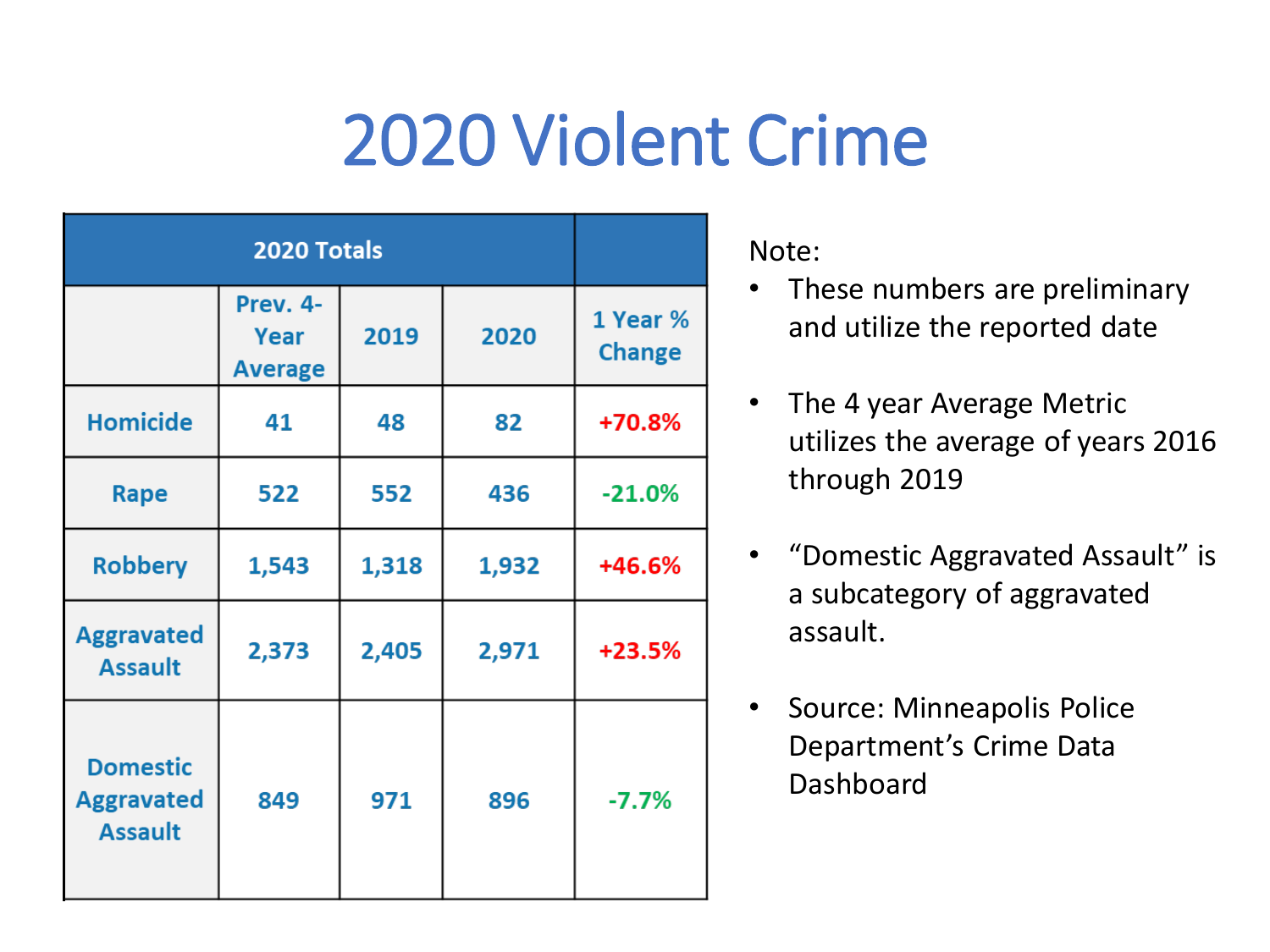#### 2020 Property Crime

|                                                     | 2020 Totals              |        |        |                           |  |
|-----------------------------------------------------|--------------------------|--------|--------|---------------------------|--|
|                                                     | 4 Year<br><b>Average</b> | 2019   | 2020   | 1 Year %<br><b>Change</b> |  |
| <b>Burglary</b>                                     | 3,408                    | 3,356  | 3,972  | $+18.4%$                  |  |
| <b>Larceny</b>                                      | 12,633                   | 13,378 | 12,057 | $-9.9%$                   |  |
| <b>Theft From</b><br><b>Motor</b><br><b>Vehicle</b> | 3,997                    | 4,786  | 5,994  | $+25.3%$                  |  |
| <b>Auto Theft</b>                                   | 2,321                    | 2,873  | 3,904  | +35.9%                    |  |
| <b>Arson</b>                                        | 89                       | 82     | 139    | $+69.5%$                  |  |

Note:

- These numbers are preliminary and utilize the reported date
- The 4 year Average Metric utilizes the average of years 2016 through 2019
- "Theft From Motor Vehicle" is a subcategory of Larceny.
- Source: Minneapolis Police Department's Crime Data Dashboard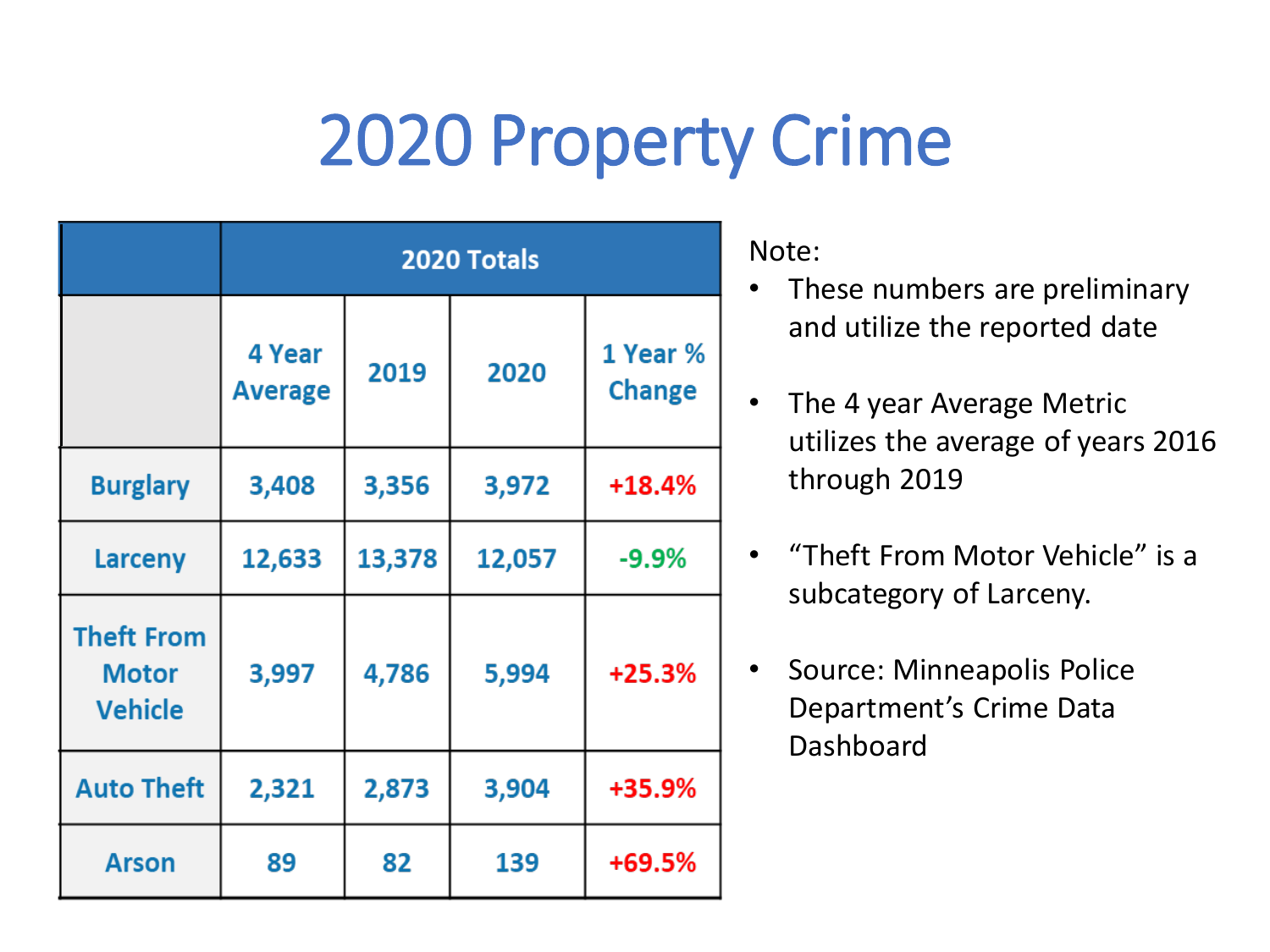#### Crime Snapshots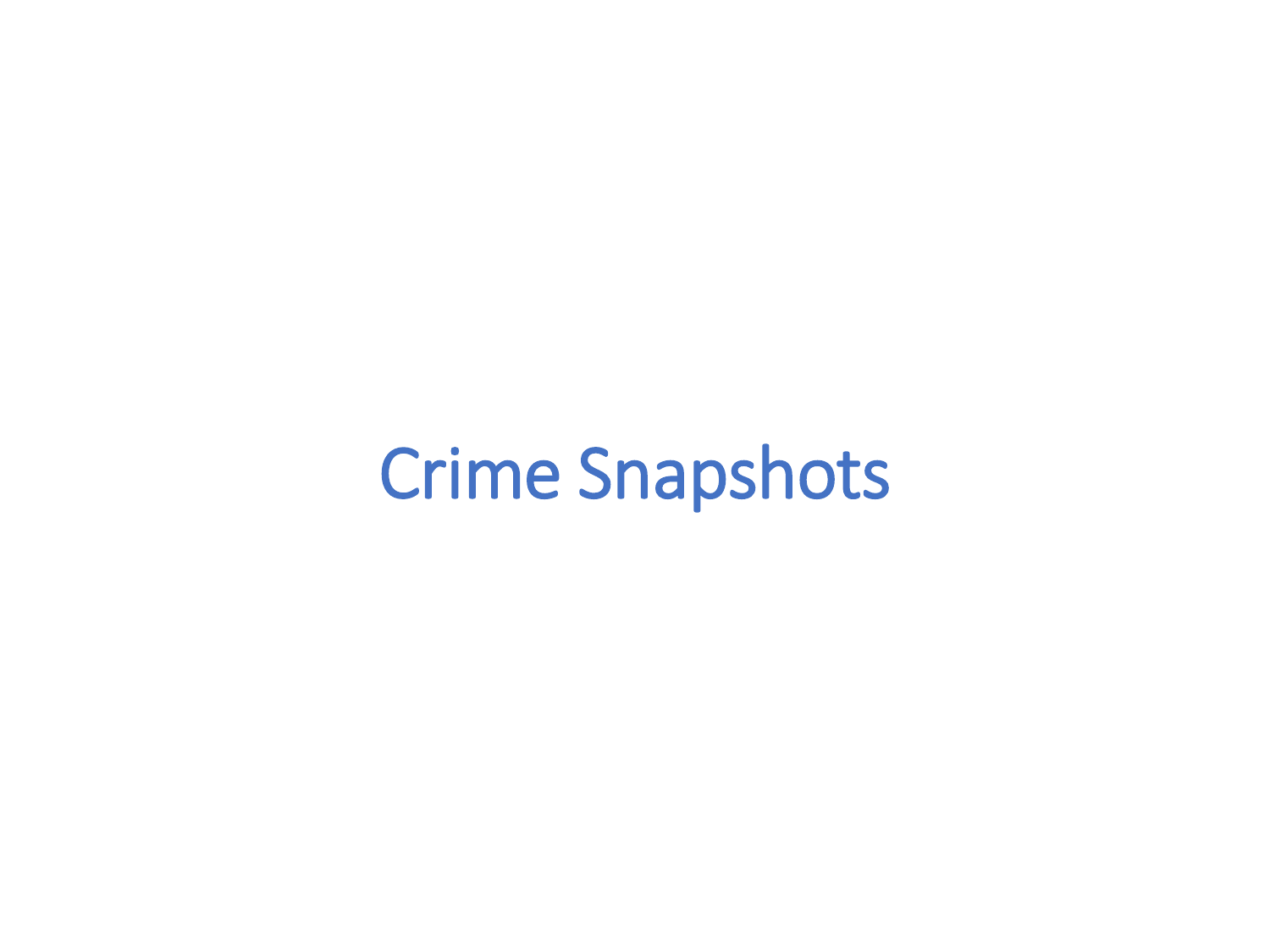#### YTD Violent Crime

| January 1st - January 18th                                   |                          |      |                |                           |  |
|--------------------------------------------------------------|--------------------------|------|----------------|---------------------------|--|
|                                                              | 4 Year<br><b>Average</b> | 2020 | 2021           | 1 Year %<br><b>Change</b> |  |
| <b>Homicide</b>                                              | 1.5                      | 1    | $\overline{2}$ | N/A                       |  |
| Rape                                                         | 21                       | 22   | 27             | $+22.7%$                  |  |
| <b>Robbery</b>                                               | 59                       | 67   | 107            | +59.7%                    |  |
| <b>Aggravated</b><br><b>Assault</b>                          | 97                       | 112  | 108            | $-3.6%$                   |  |
| *Subset<br>(Domestic<br><b>Aggravated</b><br><b>Assault)</b> | 42                       | 44   | 30             | $-31.8%$                  |  |

Note:

- These numbers are preliminary and utilize the reported date
- The 4 year Average Metric utilizes the average of years 2017 through 2020
- "Domestic Aggravated Assault" is a subcategory of aggravated assault.
- Source: Minneapolis Police Department's Crime Data Dashboard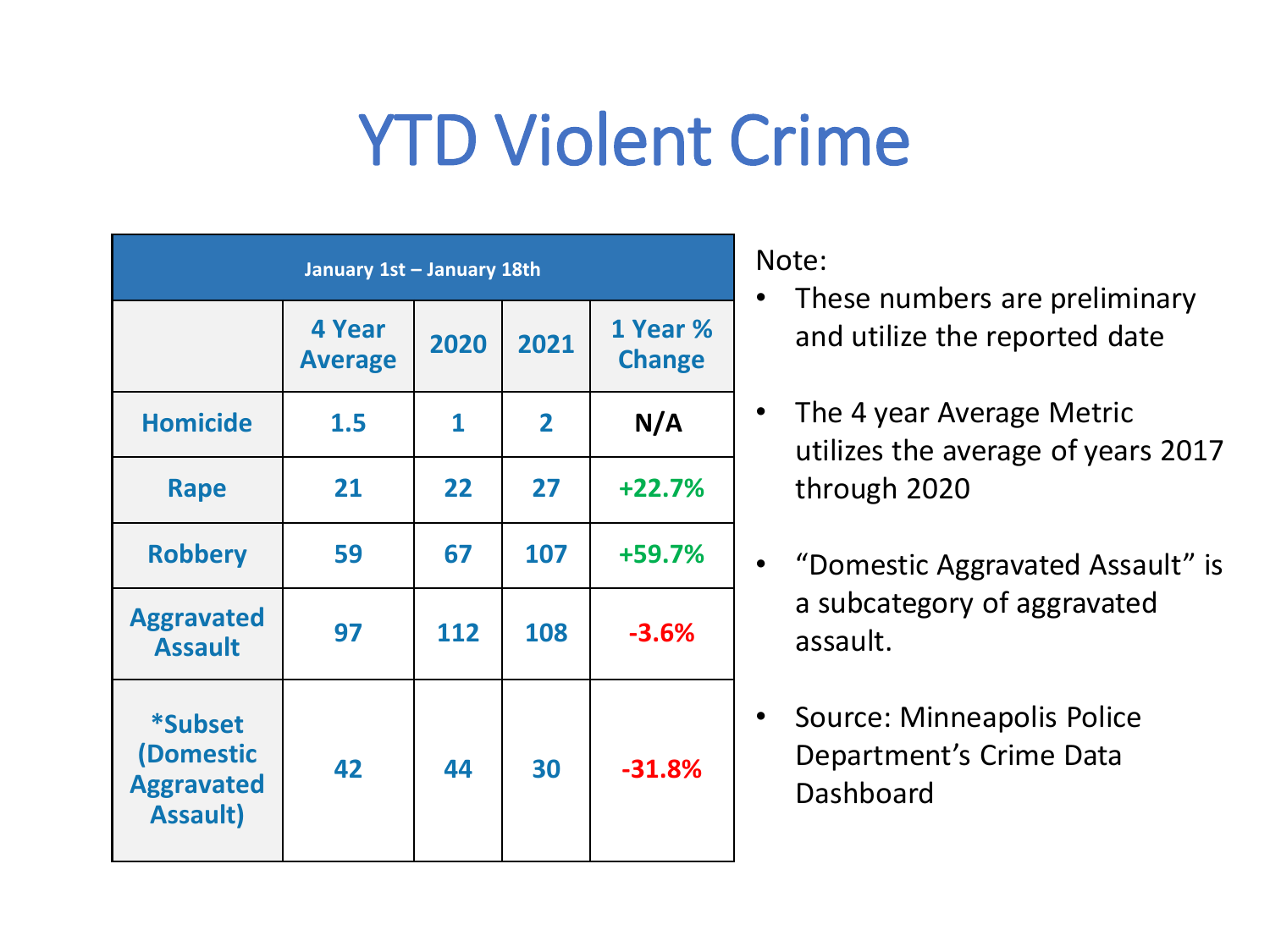#### YTD Property Crime

| January 1st - January 18th                                                    |                                 | ľ              |      |                           |  |
|-------------------------------------------------------------------------------|---------------------------------|----------------|------|---------------------------|--|
|                                                                               | <b>4 Year</b><br><b>Average</b> | 2020           | 2021 | 1 Year %<br><b>Change</b> |  |
| <b>Burglary</b>                                                               | 125                             | 115            | 104  | $-9.6%$                   |  |
| Larceny                                                                       | 523                             | 591            | 390  | $-34%$                    |  |
| <b>Theft From</b><br><b>Motor</b><br><b>Vehicle</b><br>(Subset of<br>Larceny) | 177                             | 254            | 207  | $-18.5%$                  |  |
| <b>Auto Theft</b>                                                             | 166                             | 224            | 211  | $-5.8%$                   |  |
| <b>Arson</b>                                                                  | $\overline{2}$                  | $\overline{2}$ | 9    | +350%                     |  |

Note:

- These numbers are preliminary and utilize the reported date
- The 4 year Average Metric utilizes the average of years 2017 through 2020
- "Theft From Motor Vehicle" is a subcategory of Larceny.
- Source: Minneapolis Police Department's Crime Data Dashboard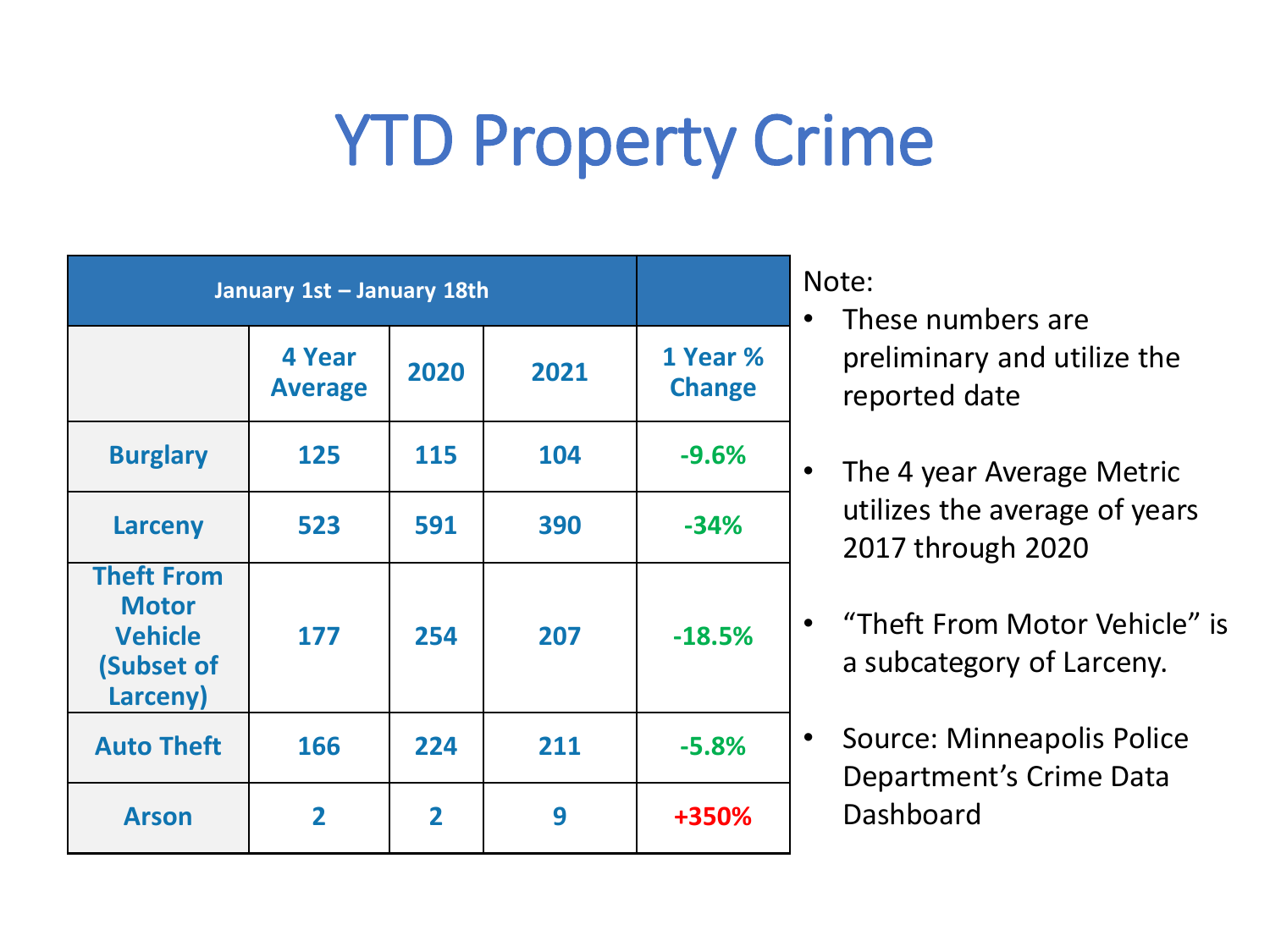#### Crime Snapshot - Discussion

- Violent Crimes
	- Gun Crimes
	- Robbery
- Property Crimes
	- Larceny
	- Auto Theft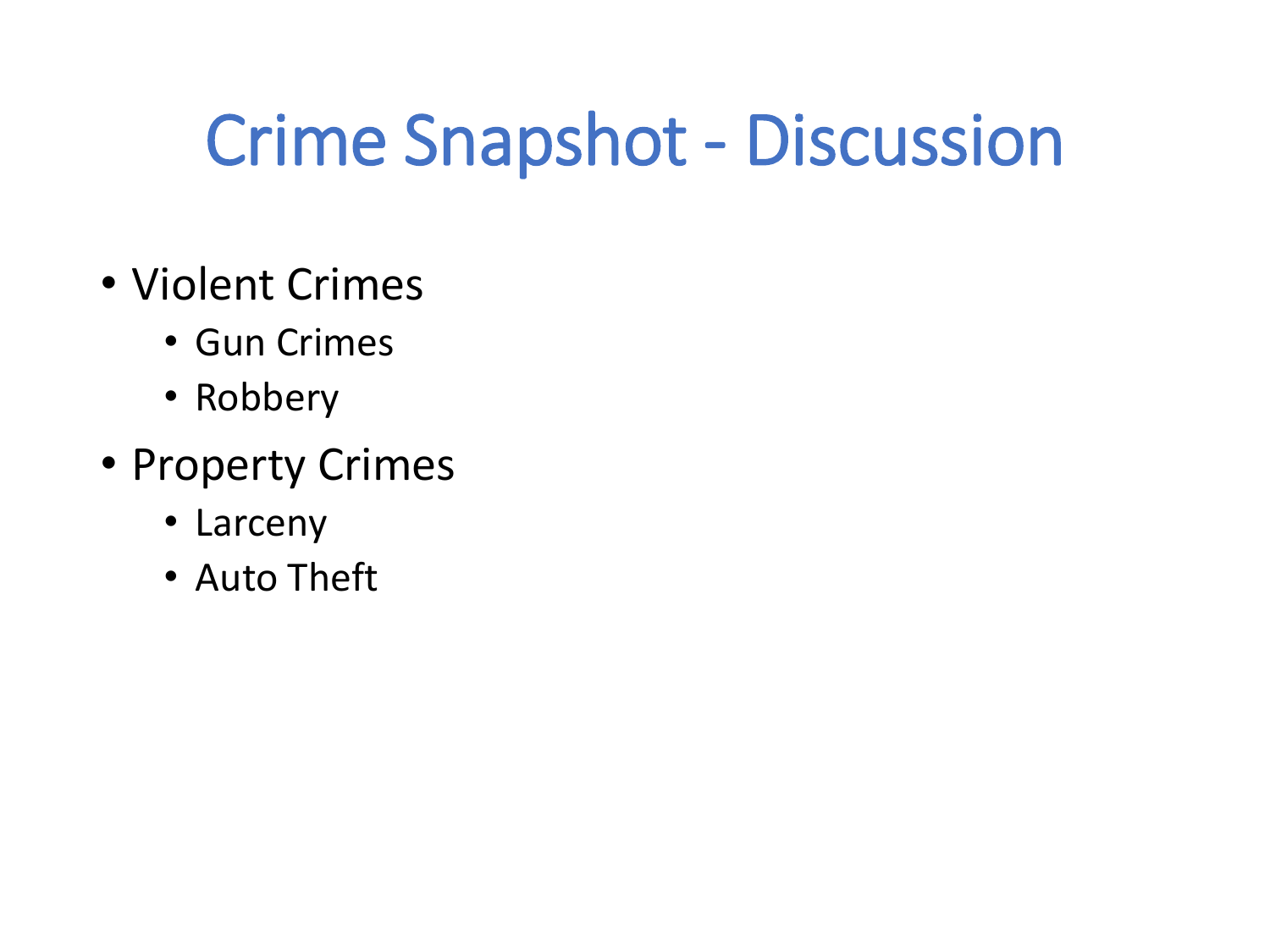#### Violent Crime Snapshot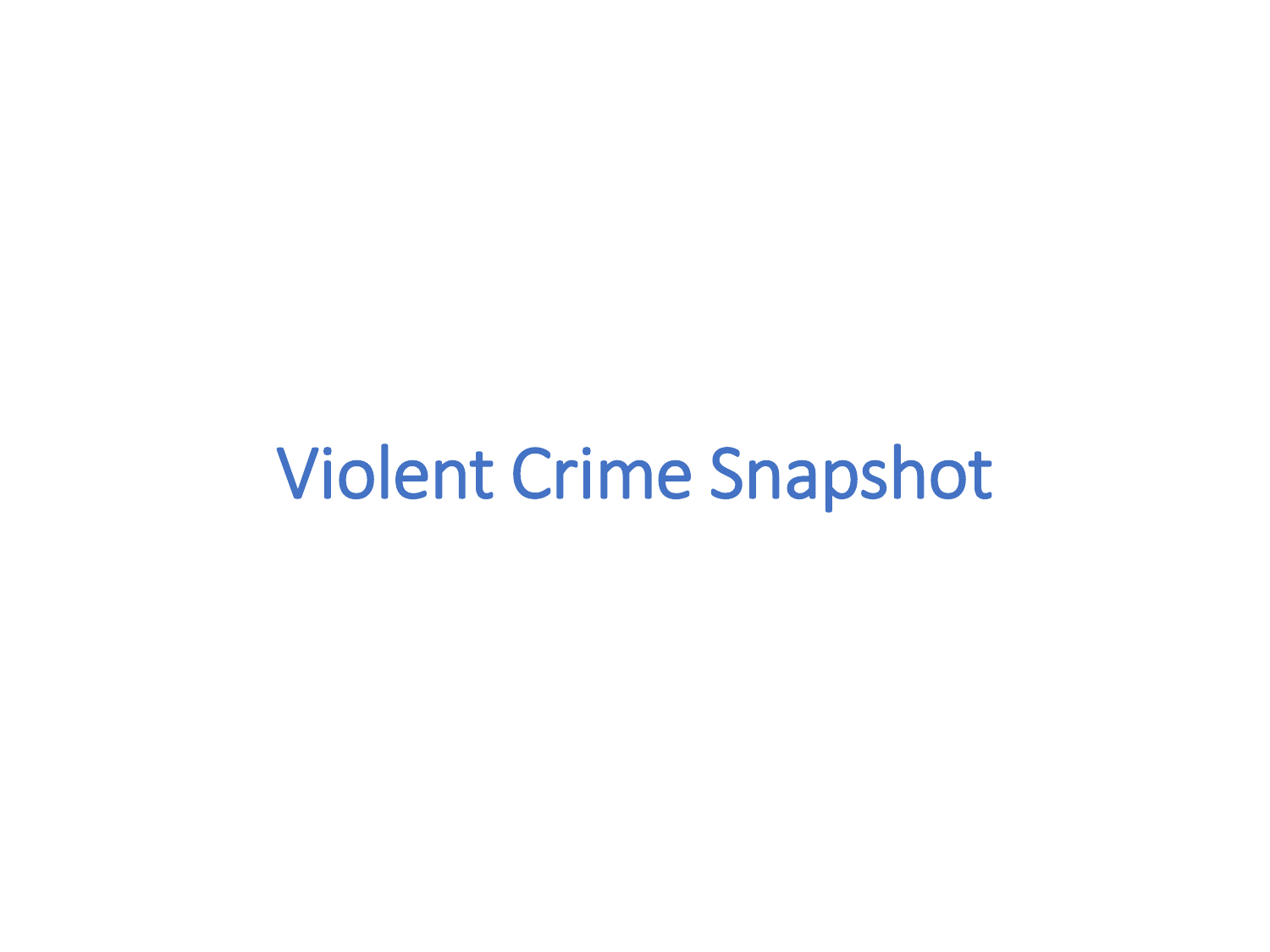#### Shooting Victims

| January 1st - January 18th                       |                          |      |      |                   | <b>Yearly Totals</b>                             |                                    |      |      |                           |
|--------------------------------------------------|--------------------------|------|------|-------------------|--------------------------------------------------|------------------------------------|------|------|---------------------------|
|                                                  | 4 Year<br><b>Average</b> | 2020 | 2021 | 1 year<br>%Change |                                                  | Prev. 4-<br>Year<br><b>Average</b> | 2019 | 2020 | 1 year %<br><b>Change</b> |
| <b>Gunshot</b><br><b>Wound</b><br><b>Victims</b> | 9                        | 6    | 21   | $+250%$           | <b>Gunshot</b><br><b>Wound</b><br><b>Victims</b> | 283                                | 269  | 551  | $+105%$                   |

- 1. YTD through 1/18/21, There have been 21 Shooting victims
	- Increase of 250% from 6 in 2020.
- 2. Demographics of Shooting Victims for 2020
	- 86% Male and 14% Female
	- 81% Black
	- 10% White (Includes Hispanic based on RMS Methodology)
	- 4% Native American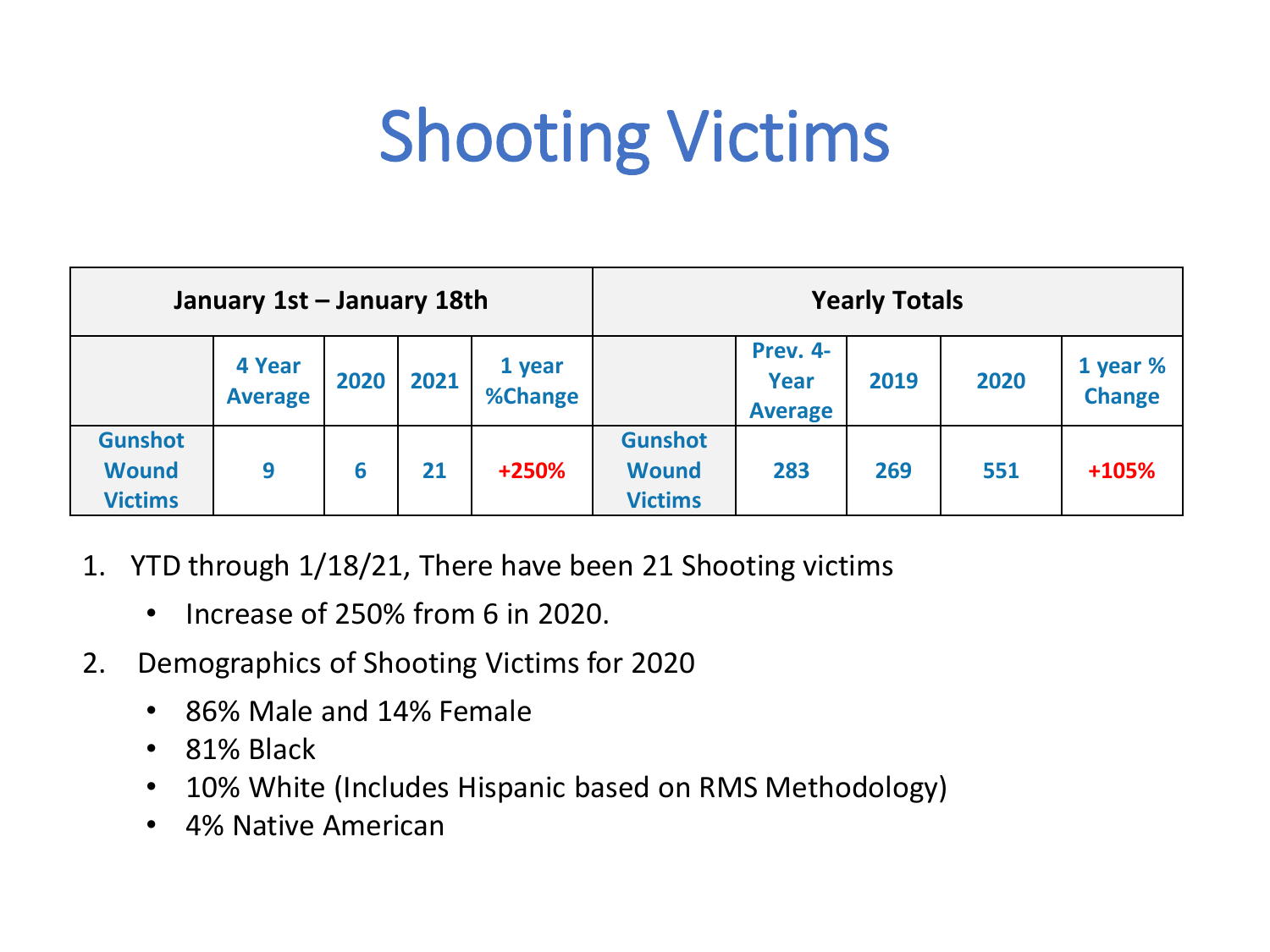#### ShotSpotter Activations



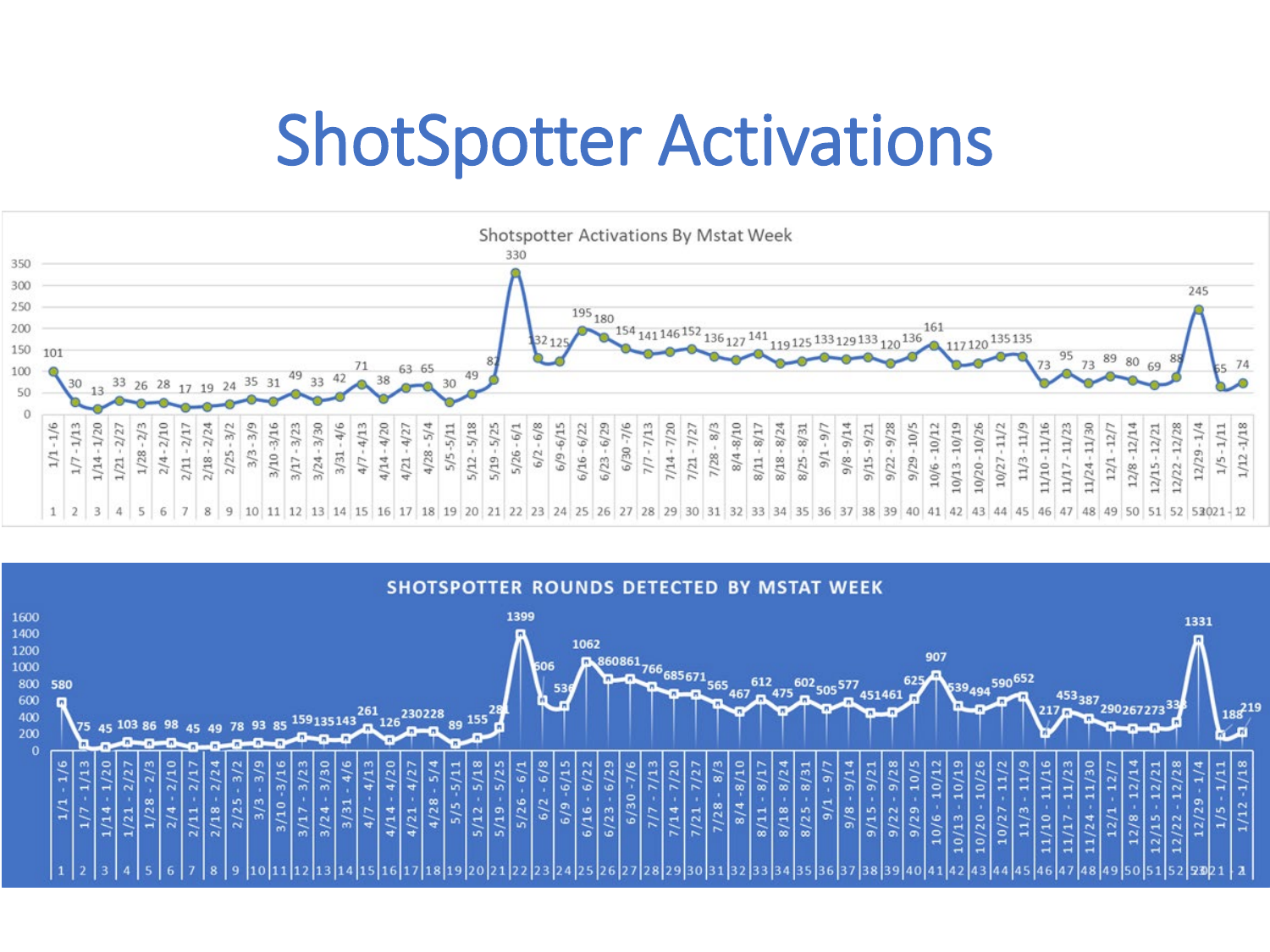#### Guns Recovered

• Guns Recovered: 1,080 guns recovered as evidence in 2020, a 13.6% increase from 2019 with 949 guns.

| <b>Precinct</b>    | <b>Count of Recovered Guns</b> | <b>Percent of Total</b> |
|--------------------|--------------------------------|-------------------------|
|                    | 153                            | 14.2%                   |
|                    | 81                             | 7.5%                    |
| 3                  | 215                            | 19.9%                   |
|                    | 448                            | 41.5%                   |
|                    | 103                            | 9.5%                    |
| Out of City        | 80                             | 7.4%                    |
| <b>Grand Total</b> | 1080                           | 100.0%                  |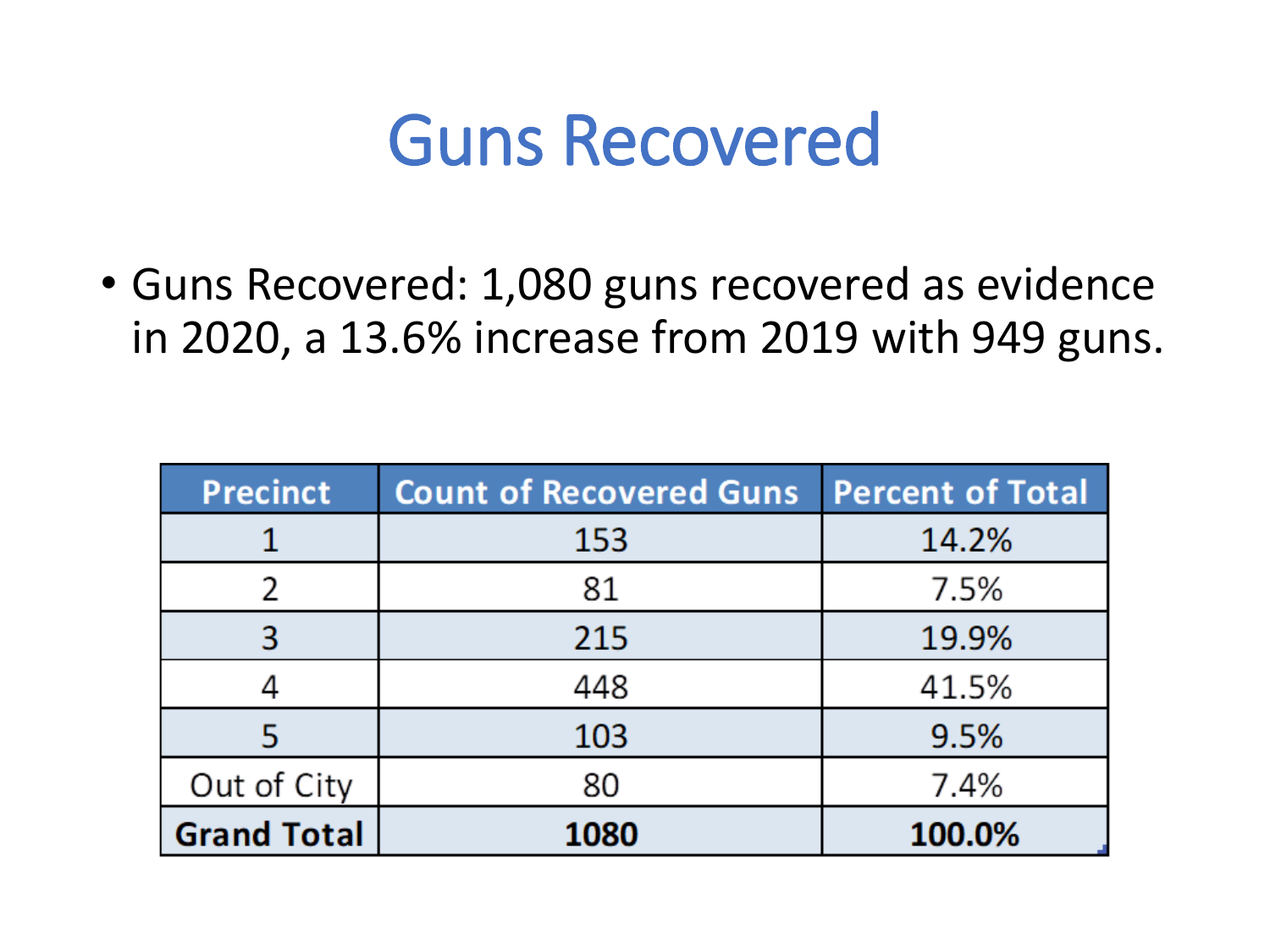## Carjacking & Robbery of Business

| <b>Type of Crime</b>       | 2019 | 2020 | <b>Percent Change</b> |
|----------------------------|------|------|-----------------------|
| Carjacking                 | 101  | 405  | $+301%$               |
| <b>Robbery of Business</b> | 103  | 123  | $+19%$                |

- Started tracking "carjacking" intentionally as a subset of Robbery in September of 2020
- In 2019 there was a concentration of Robbery of Business crimes mainly concentrated along the Lake Street corridor between Emerson Ave. S and 11th Ave. S.
- 2020 saw a shift to Lake St W, along Hennepin Ave N of Lake St and extending to business corridors in North MPLS, Northeast, and southeast that previously have not seen these trends and micro hotspots.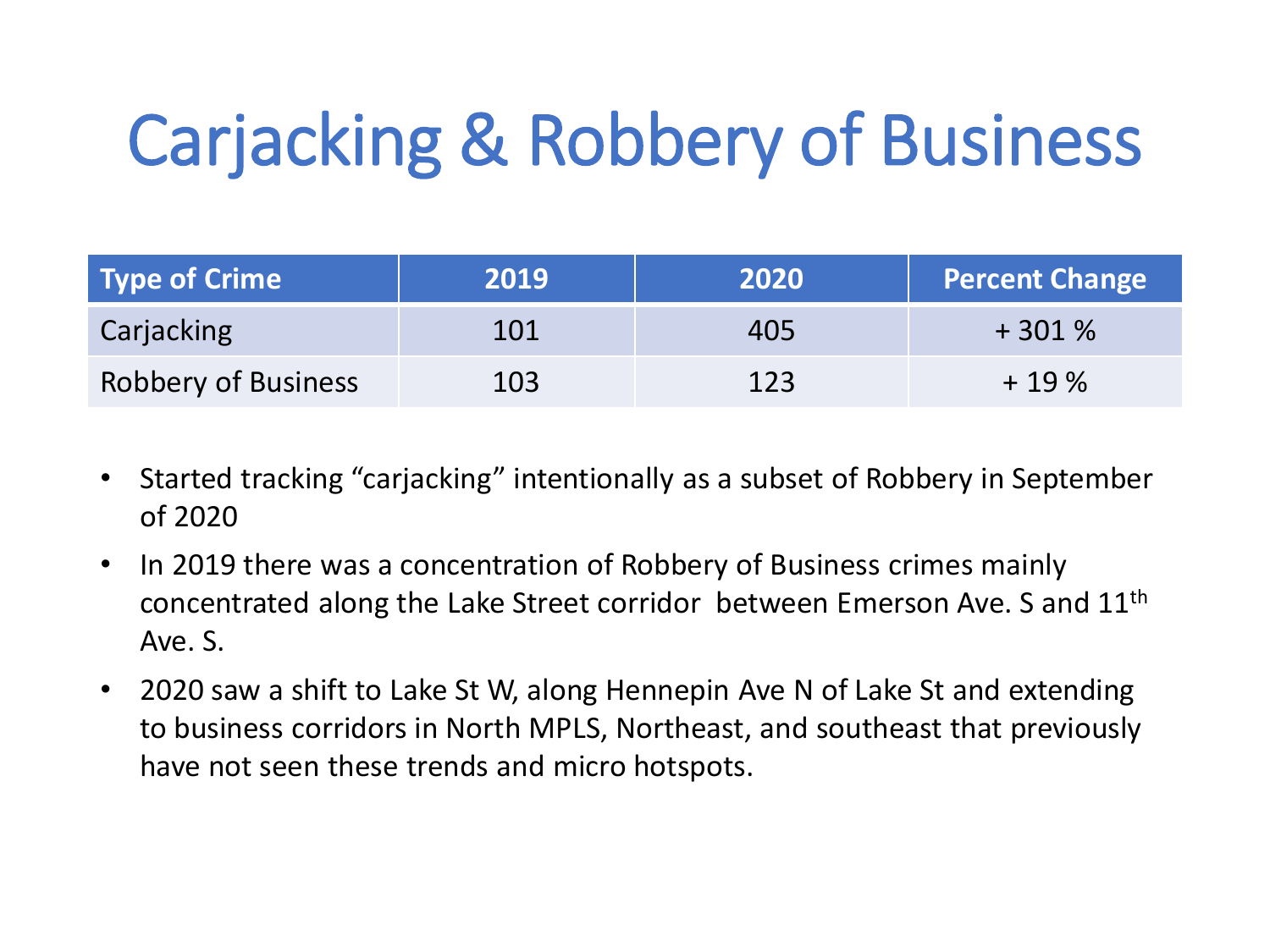#### Property Crime Snapshot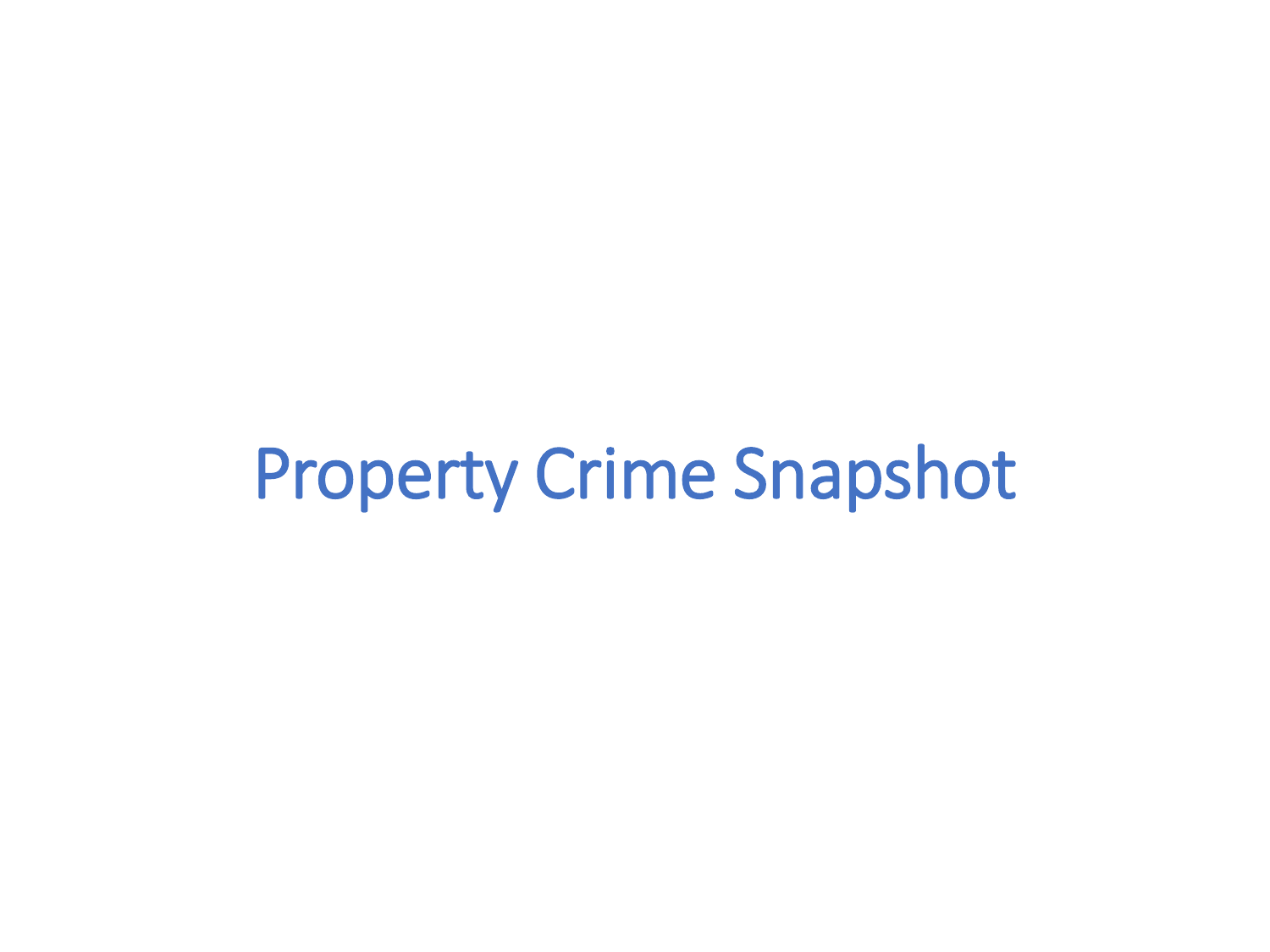#### Larceny

| Type of Crime     | 2019  | 2020  | <b>Percent Change</b> |
|-------------------|-------|-------|-----------------------|
| Shoplifting       | 1,134 | 619   | $-45.4%$              |
| Theft from MV     | 4,541 | 4,113 | $-9.4%$               |
| Theft of MV Parts | 248   | 1,887 | $+660.9%$             |

- The decrease in shoplifting can most likely be attributed to store closures
- Theft of Catalytic Converters is a nationwide trend that is likely related to the price for precious metals found inside converters rising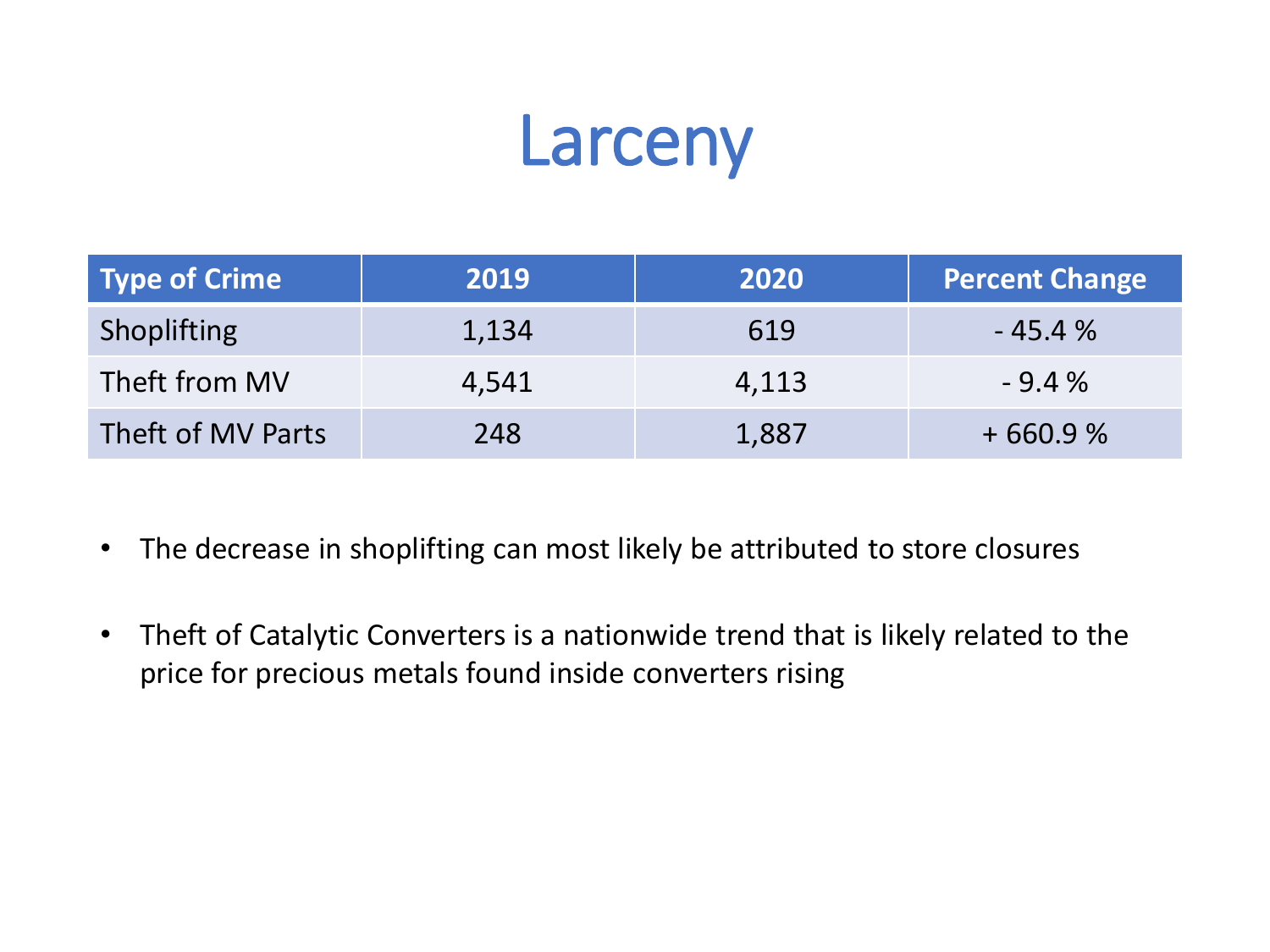### Auto Theft

| <b>Type of Crime</b>       | 2019  | 2020  | <b>Percent Change</b> |
|----------------------------|-------|-------|-----------------------|
| Auto Theft                 | 2,873 | 3,904 | +36%                  |
| <b>Bait Vehicle Thefts</b> | 35    | $33*$ | $-5.7\%*$ (see note)  |

- Data shows a +76% increase over the past 2 years. Auto Theft is continuing to trend upwards consistently over the last few years.
- In 2020, we had 33 Bait Vehicle cases with 47 defendants charged.
- **\*(Note):** Accounting for the months in which the vehicles were not deployed in 2020, we actually saw an approximate **20% increase** in bait vehicle thefts per day in which they were deployed
- Bait vehicles are strategically placed using data and analytics of real time auto theft trends to intercept repetitive behavior.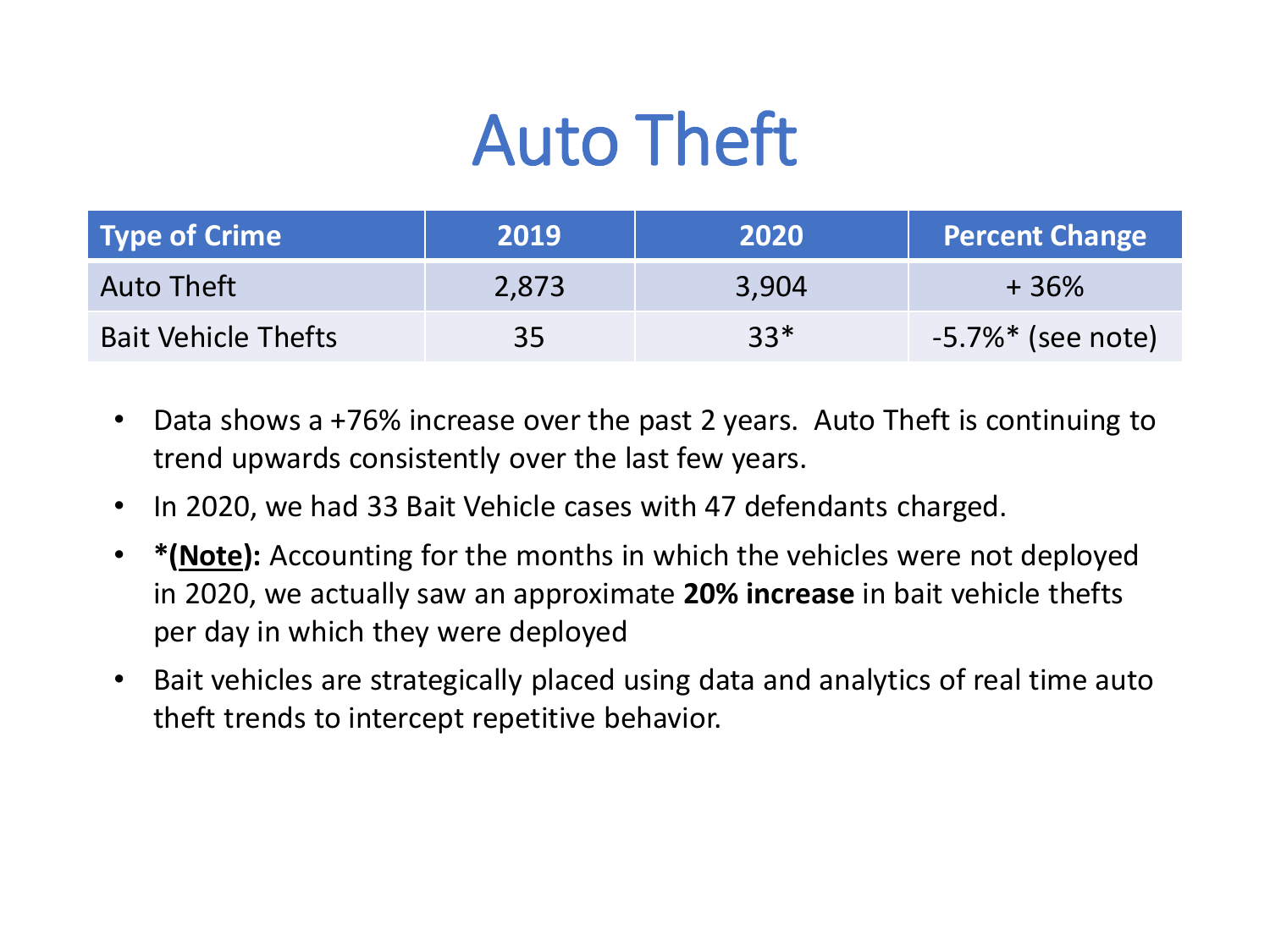#### Questions for Follow-up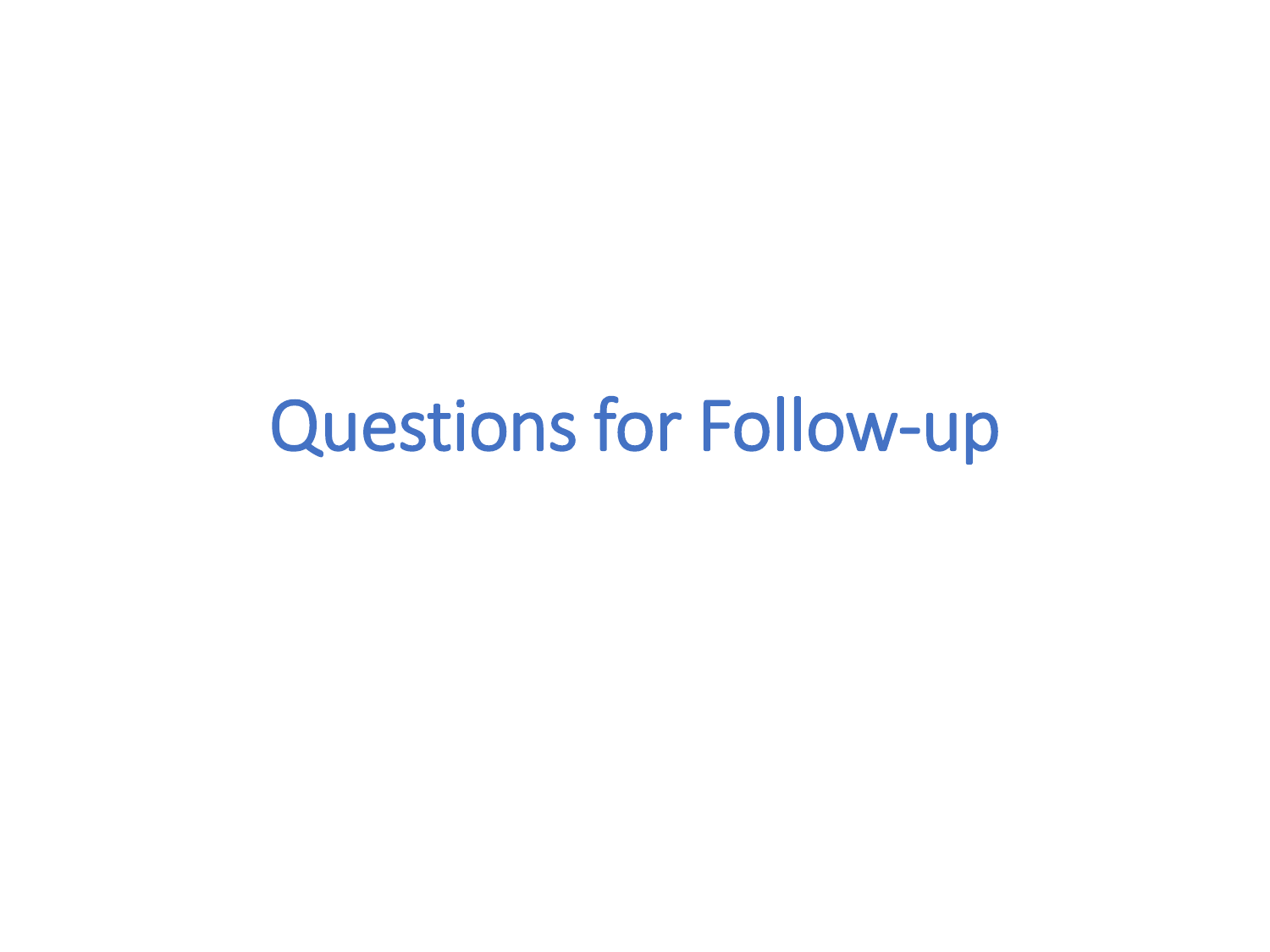## **Office of Violence Prevention**

**HEAR ATE** 

 $111111111$ 



m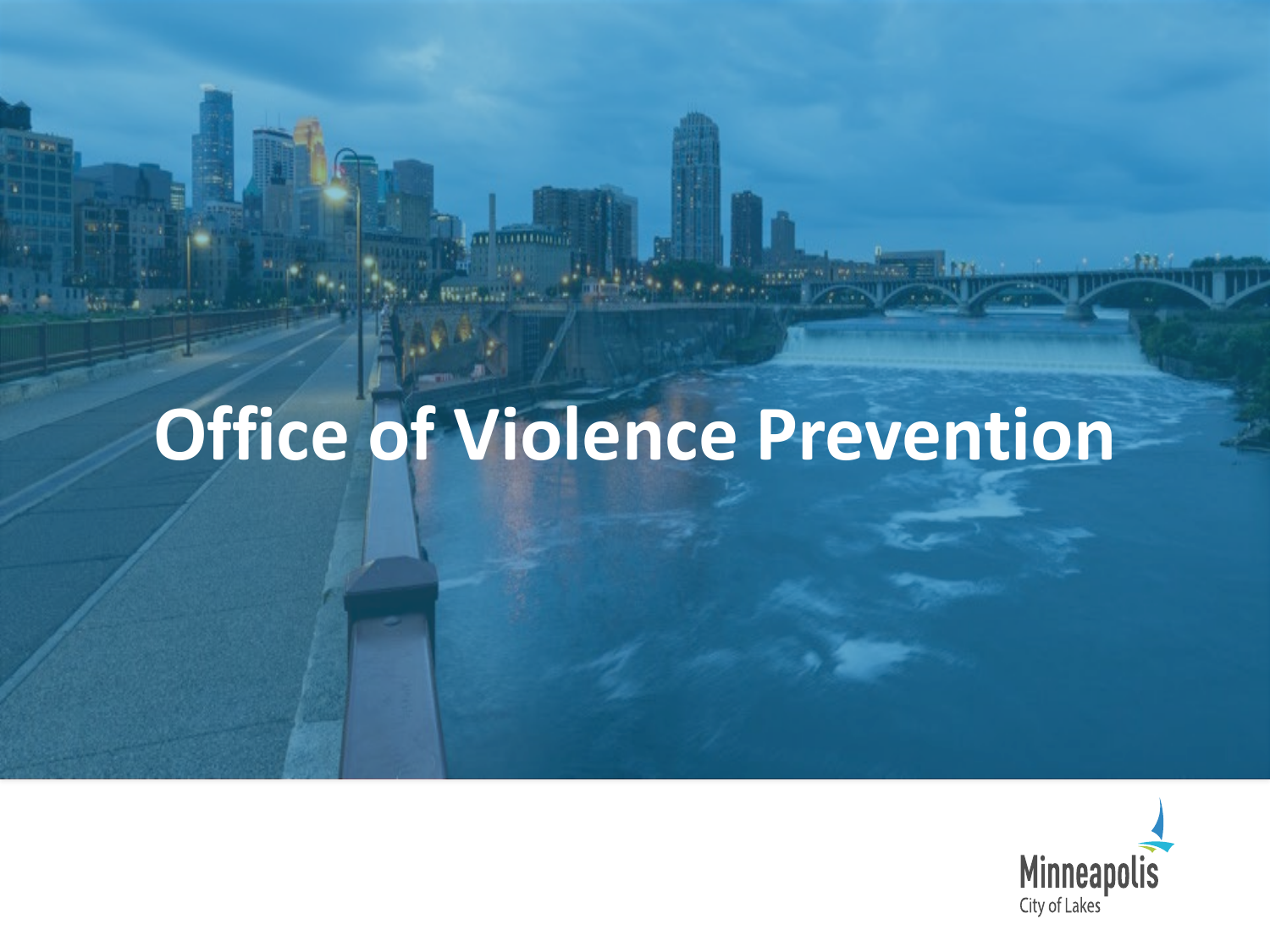#### Project LIFE (Group Violence Intervention/GVI)

- An evidence-based approach relying on partnership between community members, social service providers, and law enforcement acting together to address the actions of gangs/groups most responsible for driving serious violence.
- Since 2017, Project LIFE has served 356 clients.
- In 2020, Project LIFE completed more client intakes than in any previous year.
- Over the past few months, City staff, community partners, and jurisdictional partners have been working to establish a formal youth-focused GVI Jr. model. The jurisdictional partners continue to work on data sharing toward the goal of creating a pathway allowing juvenile probation to make services available to the young people they're serving.
- In the meantime, we are serving a small number of young people who have come through community/self-referrals.

| <b>Project LIFE Participation</b> |  |  |
|-----------------------------------|--|--|
|                                   |  |  |

| <b>Participants</b> | <b>Participants</b> |
|---------------------|---------------------|
| Served,             | Served,             |
| <b>November</b>     | 2020                |
| &                   |                     |
| <b>December</b>     |                     |
| 2020                |                     |
| 67                  | 119                 |
|                     |                     |

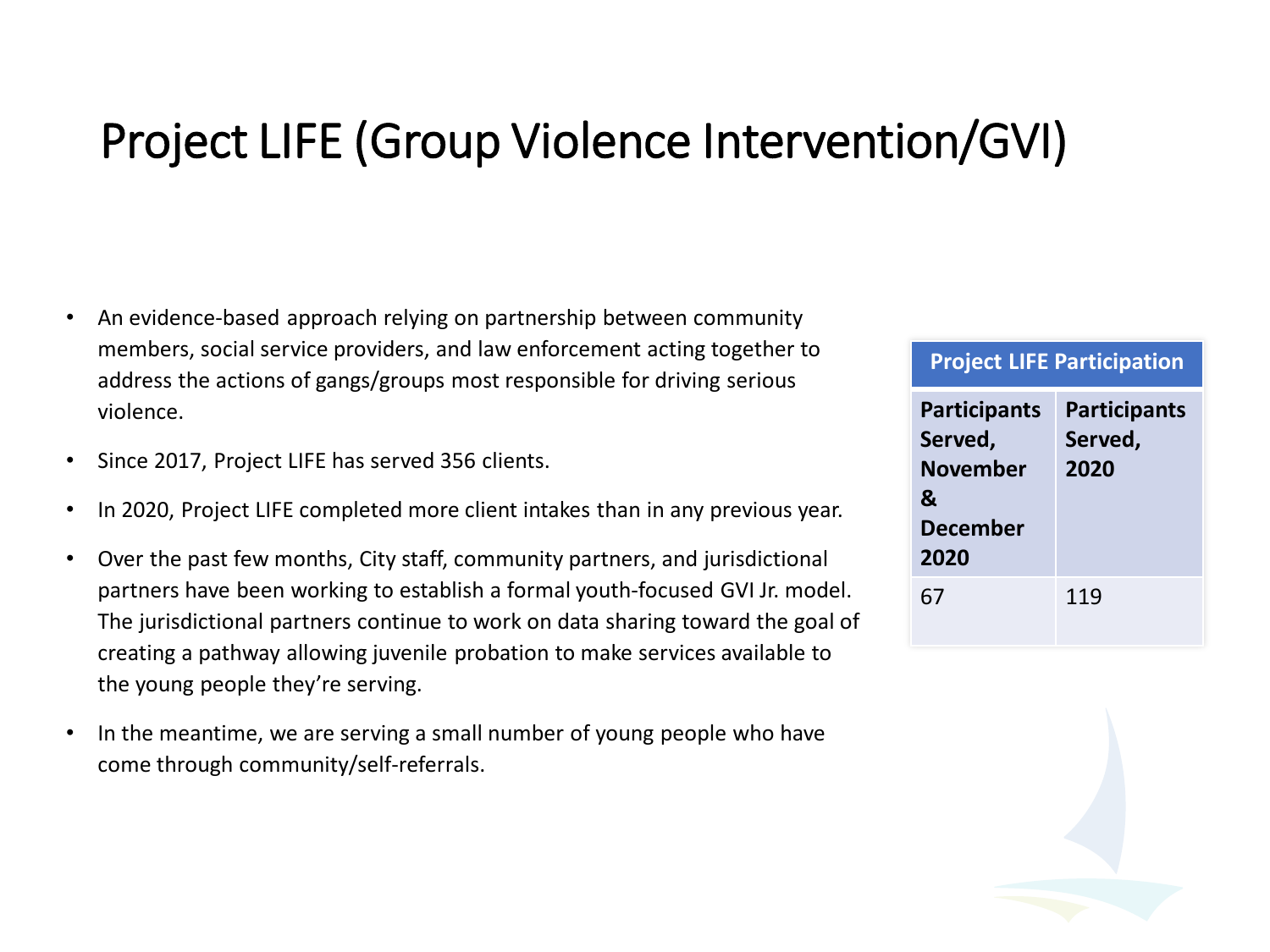#### Next Step

- Partnership with Hennepin Healthcare and North Memorial to provide services and support for people who are in the hospital because they were the victim of a gunshot, stabbing, or other violent assault injury.
- Prior to 2020, services were limited to participants 28 or younger for program capacity reasons. In 2020, that upper age limit was eliminated.
- In the fall of 2020, OVP staff, Next Step leadership, and staff and leadership from Abbott Northwestern began exploring an expansion of Next Step services to Abbott Northwestern hospital.
- With funding included for expansion in the 2021 City budget, exploration has now transitioned to planning. A crossdepartmental team of hospital staff, the Next Step Program Manager, and the OVP manager has begun mapping out implementation of services at Abbott Northwestern. Anticipated rollout is Quarter 2 of 2021.

#### **Next Step Participation Participants Served Total (July 2016 – present) Participants Served, 2020 New Participan t Intakes, November 2020 New Participant Intakes, December 2020**

458 87 9 12